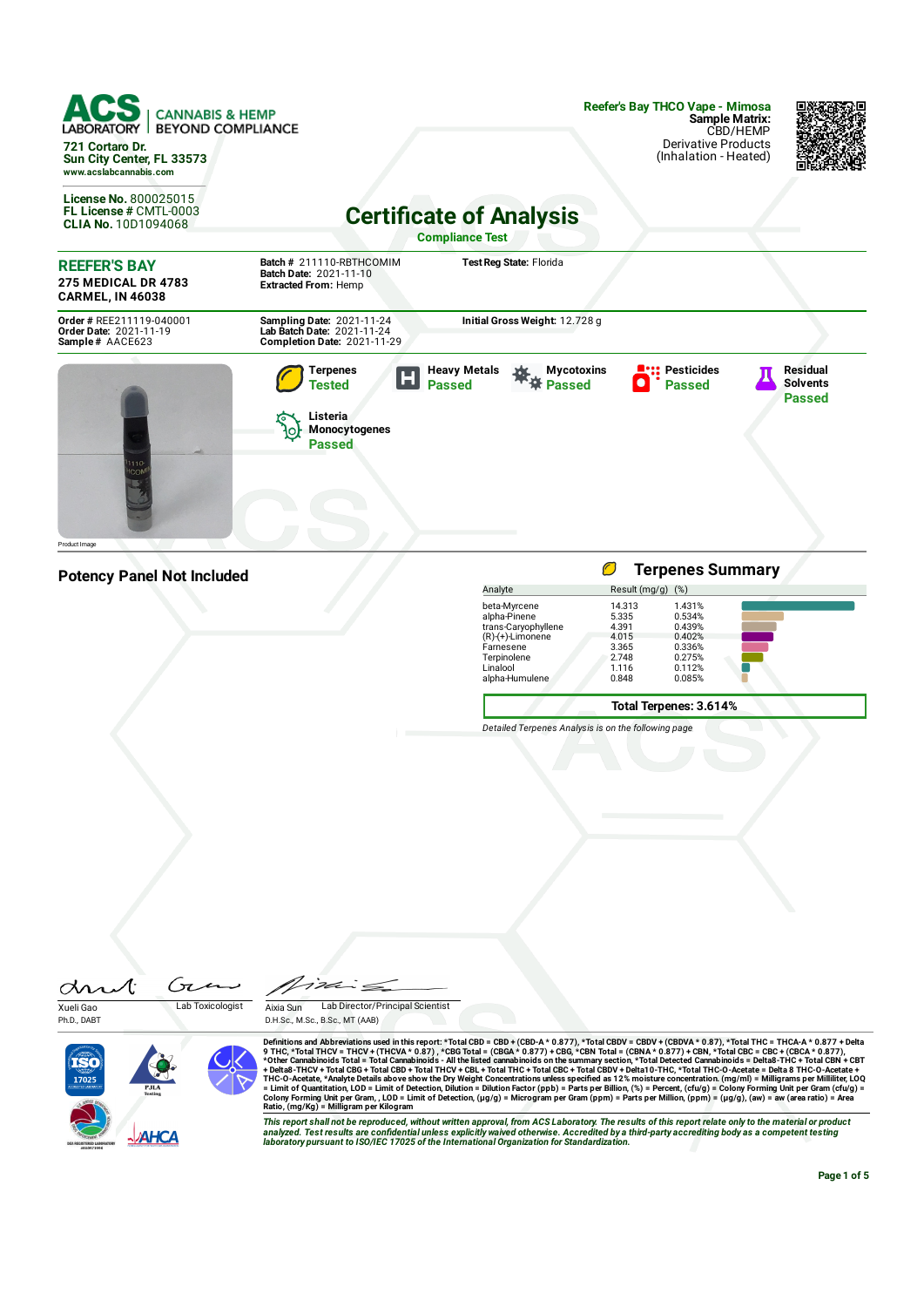| LABORATORY  <br>721 Cortaro Dr.<br>Sun City Center, FL 33573<br>www.acslabcannabis.com                                                                                                                                                                                   | <b>CANNABIS &amp; HEMP</b><br><b>BEYOND COMPLIANCE</b>                                                                                                         |                                   |                                                                                                                                                                                            |                                                                                                                                                                                                                                                                                                             |                                                                                                                                                                |                                  | Reefer's Bay THCO Vape - Mimosa<br><b>Sample Matrix:</b><br>CBD/HEMP<br><b>Derivative Products</b><br>(Inhalation - Heated)                                                                                                                                                                       |                            |
|--------------------------------------------------------------------------------------------------------------------------------------------------------------------------------------------------------------------------------------------------------------------------|----------------------------------------------------------------------------------------------------------------------------------------------------------------|-----------------------------------|--------------------------------------------------------------------------------------------------------------------------------------------------------------------------------------------|-------------------------------------------------------------------------------------------------------------------------------------------------------------------------------------------------------------------------------------------------------------------------------------------------------------|----------------------------------------------------------------------------------------------------------------------------------------------------------------|----------------------------------|---------------------------------------------------------------------------------------------------------------------------------------------------------------------------------------------------------------------------------------------------------------------------------------------------|----------------------------|
| License No. 800025015<br>FL License # CMTL-0003<br><b>CLIA No. 10D1094068</b>                                                                                                                                                                                            |                                                                                                                                                                |                                   |                                                                                                                                                                                            | <b>Certificate of Analysis</b><br><b>Compliance Test</b>                                                                                                                                                                                                                                                    |                                                                                                                                                                |                                  |                                                                                                                                                                                                                                                                                                   |                            |
| <b>REEFER'S BAY</b><br><b>275 MEDICAL DR 4783</b><br><b>CARMEL, IN 46038</b>                                                                                                                                                                                             |                                                                                                                                                                |                                   | Batch # 211110-RBTHCOMIM<br>Batch Date: 2021-11-10<br><b>Extracted From: Hemp</b>                                                                                                          | Test Reg State: Florida                                                                                                                                                                                                                                                                                     |                                                                                                                                                                |                                  |                                                                                                                                                                                                                                                                                                   |                            |
| Order # REE211119-040001<br>Order Date: 2021-11-19<br>Sample# AACE623                                                                                                                                                                                                    |                                                                                                                                                                |                                   | Sampling Date: 2021-11-24<br>Lab Batch Date: 2021-11-24<br><b>Completion Date: 2021-11-29</b>                                                                                              | Initial Gross Weight: 12.728 g                                                                                                                                                                                                                                                                              |                                                                                                                                                                |                                  |                                                                                                                                                                                                                                                                                                   |                            |
| <b>Terpenes</b><br>Specimen Weight: 52.290 mg<br><b>Dilution Factor: 20.000</b>                                                                                                                                                                                          |                                                                                                                                                                |                                   |                                                                                                                                                                                            |                                                                                                                                                                                                                                                                                                             |                                                                                                                                                                |                                  |                                                                                                                                                                                                                                                                                                   | <b>Tested</b><br>(GC/GCMS) |
| Analyte                                                                                                                                                                                                                                                                  | LOQ<br>(%)                                                                                                                                                     | Result<br>(mg/g)                  | (%)                                                                                                                                                                                        | Analyte                                                                                                                                                                                                                                                                                                     | LOQ<br>(%)                                                                                                                                                     | Result<br>(mg/g)                 | (%)                                                                                                                                                                                                                                                                                               |                            |
| beta-Myrcene<br>trans-Caryophyllene<br>Farnesene<br>Linalool<br>Nerol<br>Hexahydrothymol<br>Isopulegol<br>Ocimene<br>Sabinene<br>Sabinene Hydrate<br>trans-Nerolidol<br>Fenchone<br>3-Carene<br>alpha-Cedrene<br>alpha-Terpinene<br>Borneol<br>Camphors<br>cis-Nerolidol | 0.002<br>0.002<br>0.002<br>0.002<br>0.002<br>0.002<br>0.002<br>0.000<br>0.002<br>0.002<br>0.002<br>0.002<br>0.002<br>0.002<br>0.002<br>0.004<br>0.006<br>0.002 | 14.313<br>4.391<br>3.365<br>1.116 | 1.431<br>0.439<br>0.336<br>0.112<br>$<$ LOQ<br>$<$ LOQ<br>$<$ LOQ<br>$<$ LOQ<br>$<$ LOQ<br>$<$ LOQ<br>$<$ LOQ<br>$<$ LOQ<br>$<$ LOQ<br>$<$ LOQ<br>$<$ LOQ<br>$<$ LOQ<br>$<$ LOQ<br>$<$ LOO | alpha-Pinene<br>$(R)-(+)$ -Limonene<br>Terpinolene<br>alpha-Humulene<br>Guaiol<br>Isoborneol<br>(+)-Cedrol<br>Pulegone<br>Geraniol<br><b>Total Terpineol</b><br>Geranyl acetate<br>beta-Pinene<br>alpha-Bisabolol<br>alpha-Phellandrene<br>Gamma-Terpinene<br>Camphene<br>Caryophyllene oxide<br>Eucalyptol | 0.002<br>0.002<br>0.002<br>0.002<br>0.002<br>0.002<br>0.002<br>0.002<br>0.002<br>0.001<br>0.002<br>0.002<br>0.002<br>0.002<br>0.002<br>0.002<br>0.002<br>0.002 | 5.335<br>4.015<br>2.748<br>0.848 | 0.534<br>0.402<br>0.275<br>0.085<br>$<$ LOO<br>$<$ LOO<br>$<$ LOQ<br>$<$ LOO<br>$<$ LOO<br>$<$ LOO<br><loq<br><math>&lt;</math>LOQ<br/><math>&lt;</math>LOQ<br/><math>&lt;</math>LOQ<br/><math>&lt;</math>LOO<br/><loq<br><math>&lt;</math>LOQ<br/><loq< td=""><td></td></loq<></loq<br></loq<br> |                            |

**Total Terpenes: 3.614%**

FenchylAlcohol 0.002 <LOQ Valencene 0.002 <LOQ



Ph.D., DABT





Definitions and Abbreviations used in this report:\*Total CBD = CBD + (CBD-A\* 0.877), \*Total CBDV = CBDV + (CBDVA\* 0.87),\*Total CBC = CBC + (CBCA\* 0.877) + CBN,\*Total CBC = CBC + (CBCA\* 0.877) + CBN,\*Total CBC = CBC + (CBC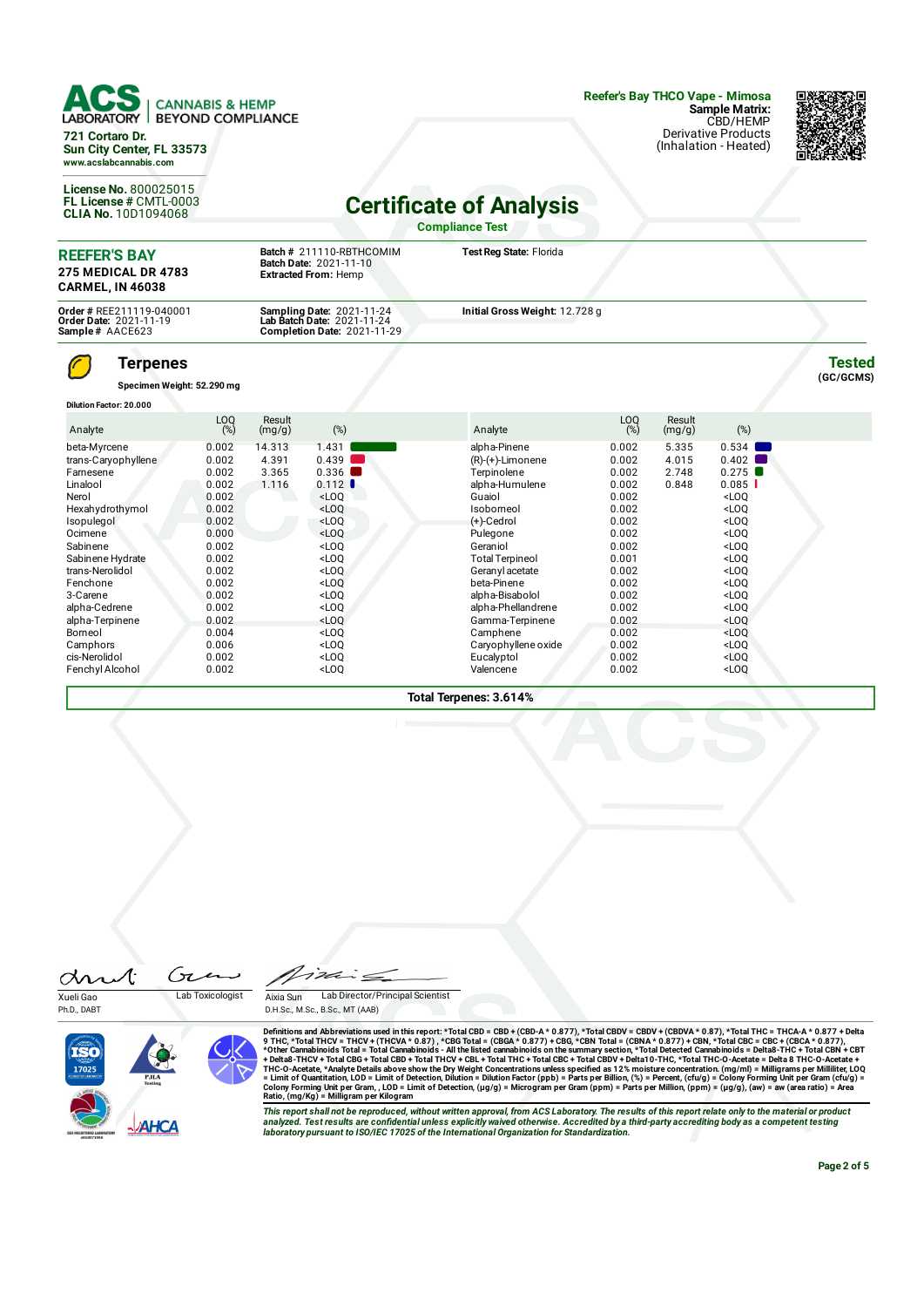| $\textbf{1CS}$ $\mid$ cannabis & hemp |  |
|---------------------------------------|--|
| <b>BOBITOM!</b> BEVOLID COLIDILIATOR  |  |

LABORATORY | BEYOND COMPLIANCE **721 Cortaro Dr.**

**Sun City Center, FL 33573 www.acslabcannabis.com**

**License No.** 800025015 **FL License #** CMTL-0003 **CLIA No.** 10D1094068 **Reefer's Bay THCO Vape - Mimosa Sample Matrix:** CBD/HEMP Derivative Products (Inhalation - Heated)



**Passed (ICP-MS)**

**Passed (LCMS)**

**Certicate of Analysis Compliance Test**

| <b>REEFER'S BAY</b><br><b>275 MEDICAL DR 4783</b><br><b>CARMEL, IN 46038</b>        | Batch # 211110-RBTHCOMIM<br><b>Batch Date: 2021-11-10</b><br><b>Extracted From: Hemp</b>             | Test Reg State: Florida        |  |
|-------------------------------------------------------------------------------------|------------------------------------------------------------------------------------------------------|--------------------------------|--|
| <b>Order # REE211119-040001</b><br><b>Order Date: 2021-11-19</b><br>Sample# AACE623 | <b>Sampling Date: 2021-11-24</b><br>Lab Batch Date: 2021-11-24<br><b>Completion Date: 2021-11-29</b> | Initial Gross Weight: 12.728 g |  |

## **Heavy Metals**

**Specimen Weight: 251.400 mg**

| <b>Dilution Factor: 2.000</b> |              |                              |                 |              |              |                              |                 |  |
|-------------------------------|--------------|------------------------------|-----------------|--------------|--------------|------------------------------|-----------------|--|
| Analyte                       | LOO<br>(ppb) | <b>Action Level</b><br>(ppb) | Result<br>(ppb) | Analyte      | LOQ<br>(ppb) | <b>Action Level</b><br>(ppb) | Result<br>(ppb) |  |
| Arsenic (As)                  | 100          | 1500                         | $<$ LOQ         | Cadmium (Cd) | 100          | 500                          | $<$ LOQ         |  |
| Lead (Pb)                     | 100          | 500                          | $<$ LOQ         | Mercury (Hg) | 100          | 3000                         | $<$ LOQ         |  |
|                               |              |                              |                 |              |              |                              |                 |  |

茶 $_{\rm \bm{\ast}}$ **Mycotoxins**

m

**Specimen Weight: 161.400 mg**

| <b>Dilution Factor: 9.294</b> |               |                              |                 |              |              |                              |                              |  |
|-------------------------------|---------------|------------------------------|-----------------|--------------|--------------|------------------------------|------------------------------|--|
| Analyte                       | LOQ<br>(ppb)  | <b>Action Level</b><br>(ppb) | Result<br>(ppb) | Analyte      | LOQ<br>(ppb) | <b>Action Level</b><br>(ppb) | Result<br>(ppb)              |  |
| Aflatoxin B1                  |               | 20                           | $<$ LOQ         | Aflatoxin B2 |              | 20                           | <loq< td=""><td></td></loq<> |  |
| Aflatoxin G1                  |               | 20                           | $<$ LOQ         | Aflatoxin G2 |              | 20                           | $<$ LOQ                      |  |
| Ochratoxin A                  | $\sim$<br>. L | 20                           | $<$ LOQ         |              |              |                              |                              |  |



Ph.D., DABT

Aixia Sun Lab Director/Principal Scientist

D.H.Sc., M.Sc., B.Sc., MT (AAB)



Definitions and Abbreviations used in this report:\*Total CBD = CBD + (CBD-A\* 0.877), \*Total CBDV = CBDV + (CBDVA\* 0.87),\*Total CBC = CBC + (CBCA\* 0.877) + CBN,\*Total CBC = CBC + (CBCA\* 0.877) + CBN,\*Total CBC = CBC + (CBC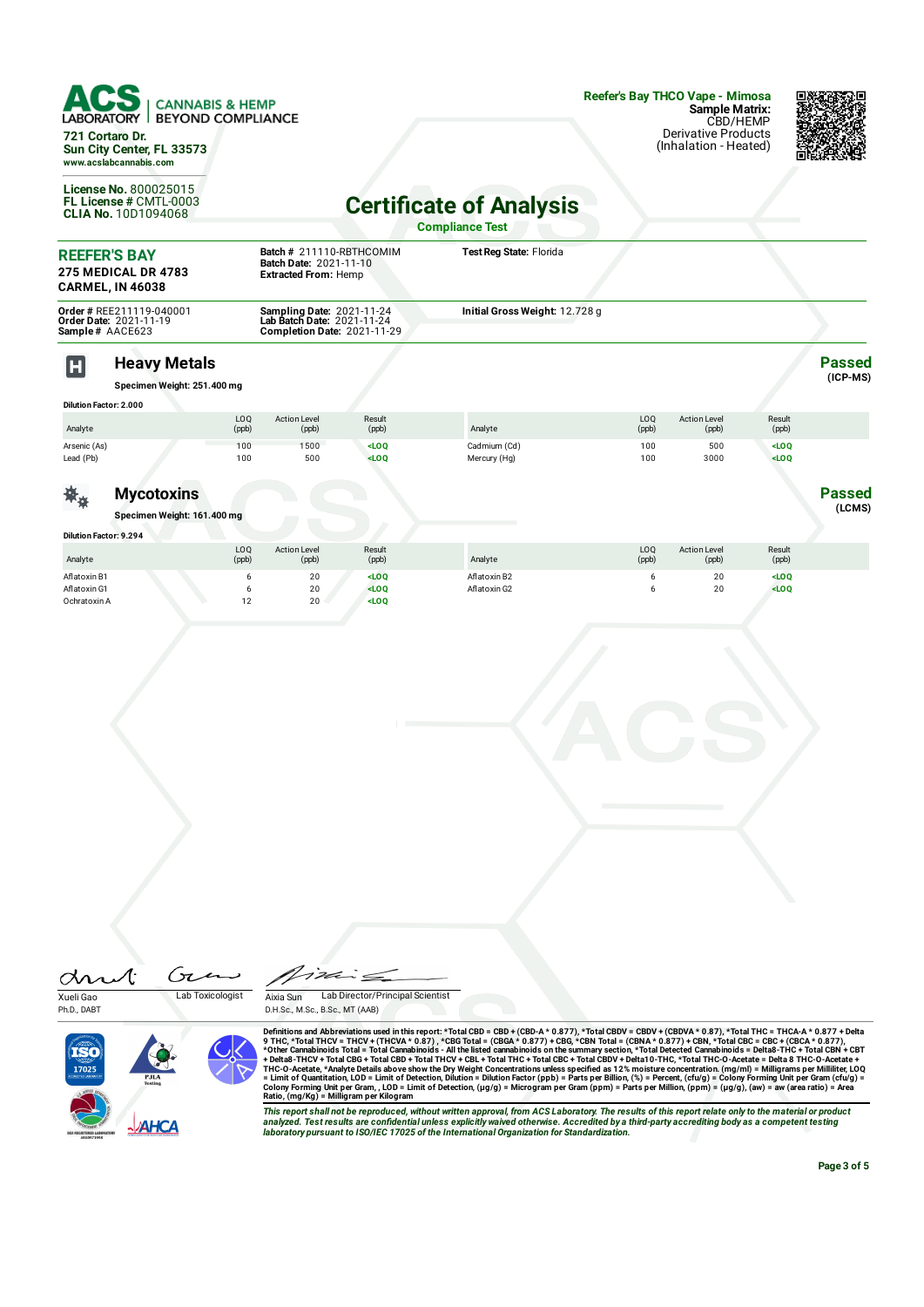## **CANNABIS & HEMP BEYOND COMPLIANCE 721 Cortaro Dr. Sun City Center, FL 33573 www.acslabcannabis.com**

**License No.** 800025015 **FL License #** CMTL-0003 **CLIA No.** 10D1094068 **Reefer's Bay THCO Vape - Mimosa Sample Matrix:** CBD/HEMP Derivative Products (Inhalation - Heated)



**Passed (LCMS/GCMS)**

## **Certificate of Analysis**

**Compliance Test**

| <b>REEFER'S BAY</b><br><b>275 MEDICAL DR 4783</b><br><b>CARMEL. IN 46038</b> | Batch # 211110-RBTHCOMIM<br><b>Batch Date: 2021-11-10</b><br><b>Extracted From: Hemp</b> | Test Reg State: Florida        |  |
|------------------------------------------------------------------------------|------------------------------------------------------------------------------------------|--------------------------------|--|
| <b>Order # REE211119-040001</b>                                              | <b>Sampling Date: 2021-11-24</b>                                                         | Initial Gross Weight: 12.728 g |  |
| <b>Order Date: 2021-11-19</b><br>Sample# AACE623                             | Lab Batch Date: 2021-11-24<br><b>Completion Date: 2021-11-29</b>                         |                                |  |

## ö" **Pesticides FL V4**

**Specimen Weight: 161.400 mg**

| <b>Dilution Factor: 9.294</b> |              |                              |                 |                         |              |                              |                 |  |
|-------------------------------|--------------|------------------------------|-----------------|-------------------------|--------------|------------------------------|-----------------|--|
| Analyte                       | LOQ<br>(ppb) | <b>Action Level</b><br>(ppb) | Result<br>(ppb) | Analyte                 | LOQ<br>(ppb) | <b>Action Level</b><br>(ppb) | Result<br>(ppb) |  |
| Abamectin                     | 28.23        | 300                          | $<$ LOQ         | Acephate                | 30           | 3000                         | $<$ LOQ         |  |
| Acequinocyl                   | 48           | 2000                         | $<$ LOQ         | Acetamiprid             | 30           | 3000                         | LOO             |  |
| Aldicarb                      | 30           | 100                          | LOO             | Azoxystrobin            | 10           | 3000                         | $<$ LOQ         |  |
| Bifenazate                    | 30           | 3000                         | LOO             | Bifenthrin              | 30           | 500                          | $<$ LOQ         |  |
| Boscalid                      | 10           | 3000                         | $<$ LOQ         | Captan                  | 30           | 3000                         | $<$ LOQ         |  |
| Carbaryl                      | 10           | 500                          | $<$ LOQ         | Carbofuran              | 10           | 100                          | $<$ LOQ         |  |
| Chlorantraniliprole           | 10           | 3000                         | LOO             | Chlordane               | 10           | 100                          | $<$ LOQ         |  |
| Chlorfenapyr                  | 30           | 100                          | LOO             | Chlormequat Chloride    | 10           | 3000                         | $<$ LOQ         |  |
| Chlorpyrifos                  | 30           | 100                          | $<$ LOQ         | Clofentezine            | 30           | 500                          | $<$ LOQ         |  |
| Coumaphos                     | 48           | 100                          | LOO             | Cyfluthrin              | 30           | 1000                         | $<$ LOQ         |  |
| Cypermethrin                  | 30           | 1000                         | LOO             | Daminozide              | 30           | 100                          | $<$ LOQ         |  |
| Diazinon                      | 30           | 200                          | $<$ LOQ         | Dichlorvos              | 30           | 100                          | $<$ LOQ         |  |
| Dimethoate                    | 30           | 100                          | $<$ LOQ         | Dimethomorph            | 48           | 3000                         | LOO             |  |
| Ethoprophos                   | 30           | 100                          | $<$ LOQ         | Etofenprox              | 30           | 100                          | $<$ LOQ         |  |
| Etoxazole                     | 30           | 1500                         | $<$ LOQ         | Fenhexamid              | 10           | 3000                         | $<$ LOQ         |  |
| Fenoxycarb                    | 30           | 100                          | $<$ LOQ         | Fenpyroximate           | 30           | 2000                         | $<$ LOQ         |  |
| Fipronil                      | 30           | 100                          | $<$ LOQ         | Flonicamid              | 30           | 2000                         | $<$ LOQ         |  |
| Fludioxonil                   | 48           | 3000                         | $<$ LOQ         | Hexythiazox             | 30           | 2000                         | $<$ LOQ         |  |
| Imazalil                      | 30           | 100                          | $<$ LOQ         | Imidacloprid            | 30           | 3000                         | $<$ LOQ         |  |
| Kresoxim Methvl               | 30           | 1000                         | $<$ LOQ         | Malathion               | 30           | 2000                         | LOO             |  |
| Metalaxyl                     | 10           | 3000                         | $<$ LOQ         | Methiocarb              | 30           | 100                          | LOO             |  |
| Methomyl                      | 30           | 100                          | $<$ LOQ         | methyl-Parathion        | 10           | 100                          | LOO             |  |
| Mevinphos                     | 10           | 100                          | $<$ LOQ         | Myclobutanil            | 30           | 3000                         | LOO             |  |
| Naled                         | 30           | 500                          | $<$ LOQ         | Oxamyl                  | 30           | 500                          | $<$ LOQ         |  |
| Paclobutrazol                 | 30           | 100                          | $<$ LOQ         | Pentachloronitrobenzene | 10           | 200                          | $<$ LOQ         |  |
| Permethrin                    | 30           | 1000                         | $<$ LOQ         | Phosmet                 | 30           | 200                          | $<$ LOQ         |  |
| Piperonylbutoxide             | 30           | 3000                         | $<$ LOQ         | Prallethrin             | 30           | 400                          | $<$ LOQ         |  |
| Propiconazole                 | 30           | 1000                         | $<$ LOQ         | Propoxur                | 30           | 100                          | $<$ LOQ         |  |
| Pyrethrins                    | 30           | 1000                         | $<$ LOQ         | Pyridaben               | 30           | 3000                         | LOO             |  |
| Spinetoram                    | 10           | 3000                         | $<$ LOQ         | Spinosad                | 30           | 3000                         | $<$ LOQ         |  |
| Spiromesifen                  | 30           | 3000                         | $<$ LOQ         | Spirotetramat           | 30           | 3000                         | $<$ LOQ         |  |
| Spiroxamine                   | 30           | 100                          | $<$ LOQ         | Tebuconazole            | 30           | 1000                         | $<$ LOQ         |  |
| Thiacloprid                   | 30           | 100                          | LOO             | Thiamethoxam            | 30           | 1000                         | $<$ LOQ         |  |
| Trifloxystrobin               | 30           | 3000                         | $<$ LOQ         |                         |              |                              |                 |  |

Gτ drut Xueli Gao Lab Toxicologist

Ph.D., DABT

っぽ  $\leq$ Aixia Sun Lab Director/Principal Scientist D.H.Sc., M.Sc., B.Sc., MT (AAB)



Definitions and Abbreviations used in this report:\*Total CBD = CBD + (CBD-A\* 0.877), \*Total CBDV = CBDV + (CBDVA\* 0.87),\*Total CBC = CBC + (CBCA\* 0.877) + CBN,\*Total CBC = CBC + (CBCA\* 0.877) + CBN,\*Total CBC = CBC + (CBC